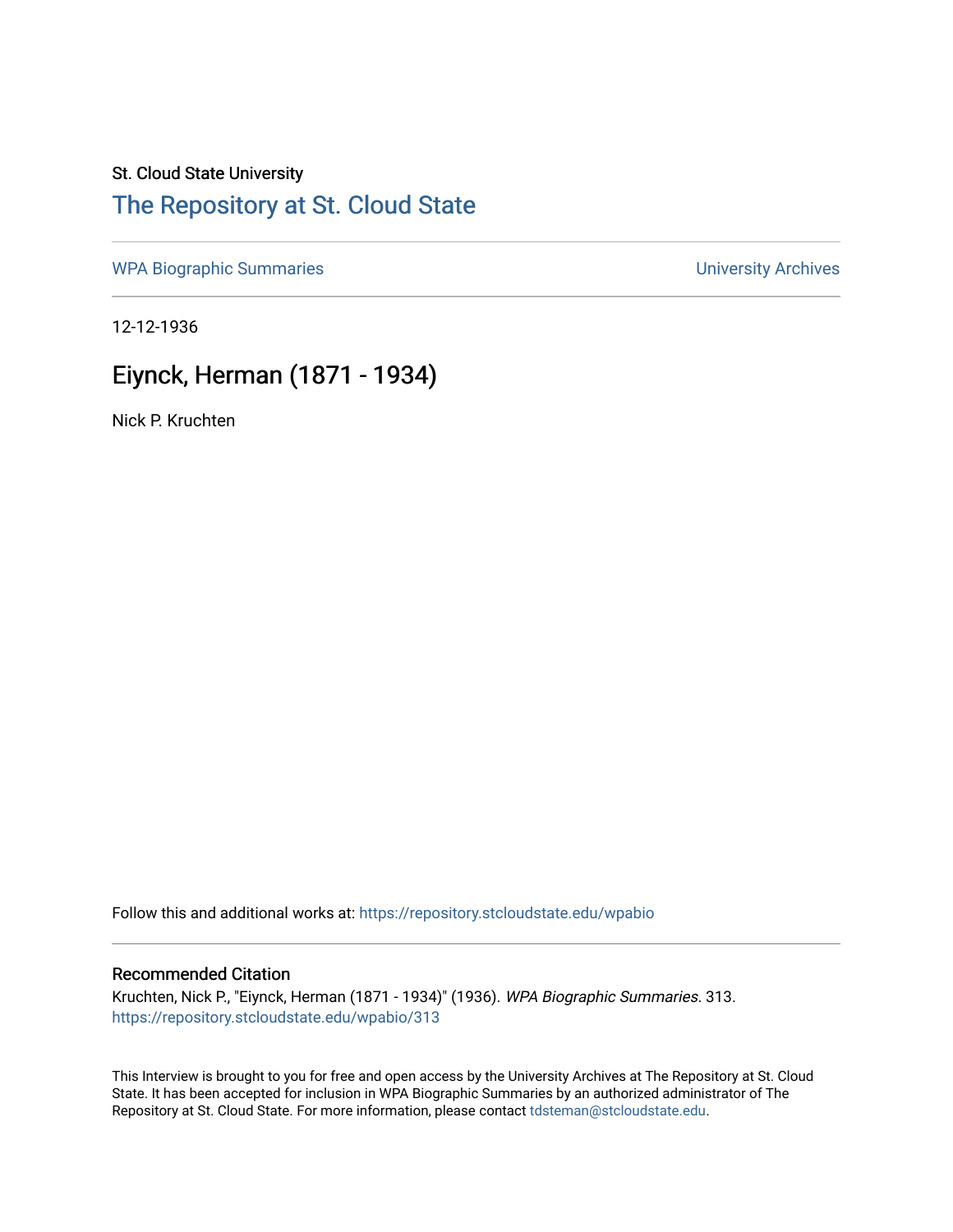#### FILE NO. B-328

 $2 = 66$ 

### EIYNCK, HERMAN

 $1/4 - 685$ 

Herman Eiynck a native son of Stearns County, was born in Albany, Minnesota, October 18, 1871. He was a son of Theodore Eiynck who was a native of Germany and came to America, and settled on a farm near Albany, Minnesota. This farm Theodore Eiynck improved and farmed for over twenty years until his death in 1880.

Herman Eiynck was but nine years old when his paffents died and then was left with some friends to be raised to manhood. He attended the rural school in Albany until he was about sixteen years old, then worked on different farms for about five years, and then followed the carpenter trade. Herman Eiynck was well known in Stearns County as a carpenter contractor as he worked on a mumber of the local churches as the Cathedral in St. Cloud, and the Freeport and New Munich Catholic Church's. He followed the building trade all his life until his death. Herman Eiynck died June 21, 1934 and was buried in Calvary Cemetery.

Herman Eiynck was married in Minneapolis, Minnesota, June 21, 1918 to Mary K. Rock, who is a daughter of Peter and Mary Rock. Both parents were natives of Reihn Preussen, Germany, came to America and settled a short time in Canada, then traveled with horses to Mankato, Minnesota, where the father operated a dray line. In 1871 Peter Rock went to St. James where he took a government claim which he improved and farmed all his life.

Herman and Mary K. (Rock) Eiynck had no children. The surviving widow, Mrs. Mary (Rock) Eiynck, lives at the family home 15-16th Ave. North St. Cloud, Minnesota.